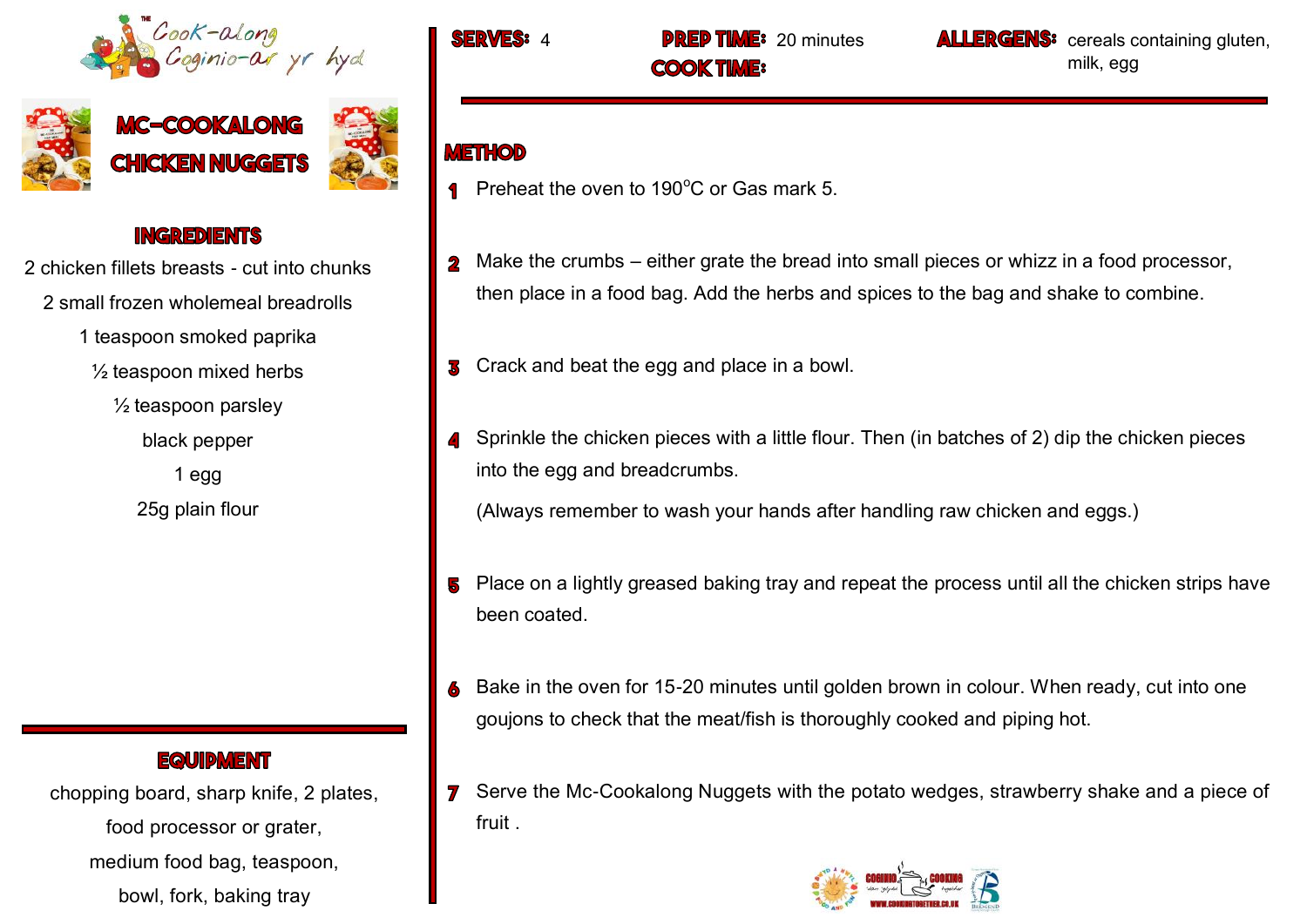





### **INGREDIENTS**

500g new potatoes – quartered

1 tablespoon vegetable oil

1 teaspoon mixed herbs

black pepper

#### **EQUIPMENT**

chopping board, sharp knife, tablespoon, mixing bowl, baking tray, fish slice

**FRWES:** 

**PREP TIME:** 10 minutes **COOK TIME:** 30-35 minutes

## **METHOD**

- Preheat the oven to  $200^{\circ}$ C or Gas Mark 6.  $\overline{\mathbf{P}}$
- 2 Place the wedges in a large bowl. Add the oil, mixed herbs and black pepper. Mix well.

———-

**I I FRGENS:** 

- S Spread the wedges (skin side down) on the baking tray and bake for 30 minutes until soft and golden brown.
- **4** Serve the wedges as part of a Mc-Cookalong Meal.